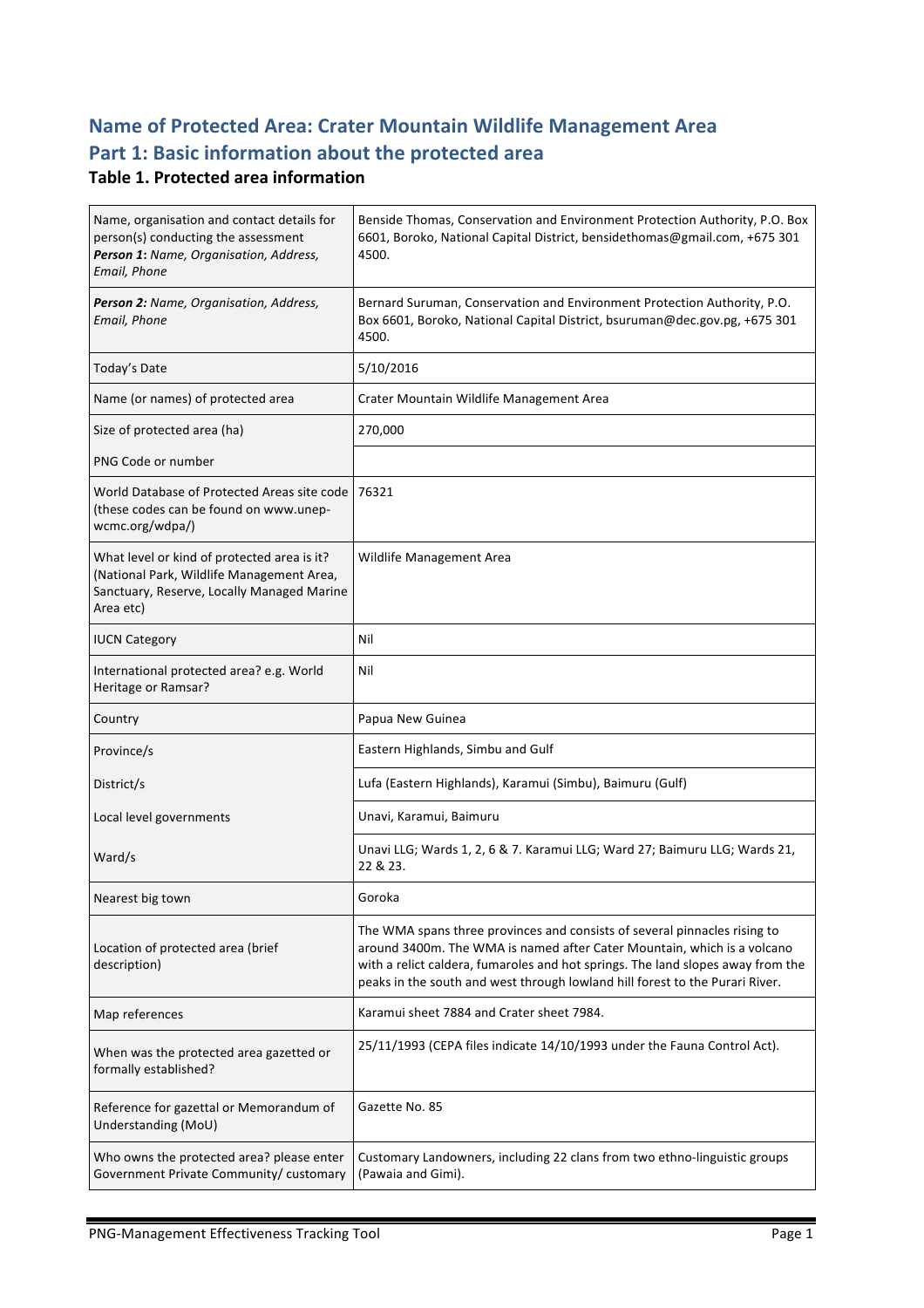| landowners, private, Other (name) and<br>include Clan name(s)                                                                                                 |                                                                                                                                                                                                                                                                                                                                                                                                                                                                                                                                                                                                                                                                                                                                                                                                                                                                                                                                                                                                                                                                                                                                                                                                                                                                                                                                                                                                                                                                                                                                                                                                                                                                                                                |
|---------------------------------------------------------------------------------------------------------------------------------------------------------------|----------------------------------------------------------------------------------------------------------------------------------------------------------------------------------------------------------------------------------------------------------------------------------------------------------------------------------------------------------------------------------------------------------------------------------------------------------------------------------------------------------------------------------------------------------------------------------------------------------------------------------------------------------------------------------------------------------------------------------------------------------------------------------------------------------------------------------------------------------------------------------------------------------------------------------------------------------------------------------------------------------------------------------------------------------------------------------------------------------------------------------------------------------------------------------------------------------------------------------------------------------------------------------------------------------------------------------------------------------------------------------------------------------------------------------------------------------------------------------------------------------------------------------------------------------------------------------------------------------------------------------------------------------------------------------------------------------------|
| Number of households living in the<br>protected area                                                                                                          | Approx. 1300                                                                                                                                                                                                                                                                                                                                                                                                                                                                                                                                                                                                                                                                                                                                                                                                                                                                                                                                                                                                                                                                                                                                                                                                                                                                                                                                                                                                                                                                                                                                                                                                                                                                                                   |
| Population size within the protected area                                                                                                                     | Approx. 8000                                                                                                                                                                                                                                                                                                                                                                                                                                                                                                                                                                                                                                                                                                                                                                                                                                                                                                                                                                                                                                                                                                                                                                                                                                                                                                                                                                                                                                                                                                                                                                                                                                                                                                   |
| Who manages the protected area?(e.g.<br>please enter government, customary<br>landowners [add clan names] management<br>committee [how many and what gender]) | Several clans manage the WMA in partnership with the Research and<br>Conservation Foundation (RCF). The current Management Committee<br>members are: Avit Wako of Faya Clan-Heroana Village; Joseph Nene of Fulekele<br>Clan-Heroana Village; Graham Gusili of Kayumo Clan-Heroana Village; Sauta<br>Yasina of Fadu Clan-Ubaigubi Village; Seviava Lubu of Hakowe Clan-Ubaigubu<br>Village; Haidabo Wai of Yanabisa Clan-Ubaigubi Village; Orilai Faido of Wi'l<br>Clan-Haia Village; Luke Tobobolu of Jale Clan-Haia Village; Joe Moihi of Du Clan-<br>Haia Village; James Midi of Joe Clan-Haia Village; Hule Owai of Jene Clan-Haia<br>Village; Pili Timai of Waria Clan-Haia Clan; Yongbe of Peu Clan-Haia Village; Faki<br>Asewaribi of Yaneve Clan-Agotu Village; Uya of Lioni Clan-Maimufu Village;<br>Kamiagi of Kuseli Clan-Maimufu Village; Fobora of Kaigua Clan-Maiva Village.<br>(The inclusion of Yaneva Clan and Kaigua Clan needs to be clarified as officially<br>they have not been considered a part of the WMA since the mid-1990s and<br>their land holdings need to be reviewed in relation to the WMA's boundaries).<br>The members of the Management Committee do not function as a cohesive<br>unit due to the size and remoteness of the WMA. Each community has their<br>own Management Committee (e.g. from Ubaigubi, Herowana, Maimafu, Haia<br>etc) and the names of the people on these committees need to be submitted<br>to CEPA for gazettal. There used to be bi-annual meetings of the Crater<br>Mountain WMA Committee but this ceased more than 15 years ago due to<br>funding restrictions, a decline in airline services and an increase in the cost of<br>air travel. |
| Total number of staff (this means anyone<br>working on the protected area in paid jobs -<br>whether NGOs, community, rangers or<br>customary landowners       | 2 officers within RCF. Depending on the availability of funds the number of paid<br>staff can increase to six or eight.                                                                                                                                                                                                                                                                                                                                                                                                                                                                                                                                                                                                                                                                                                                                                                                                                                                                                                                                                                                                                                                                                                                                                                                                                                                                                                                                                                                                                                                                                                                                                                                        |
| Temporary paid workers 4-6                                                                                                                                    |                                                                                                                                                                                                                                                                                                                                                                                                                                                                                                                                                                                                                                                                                                                                                                                                                                                                                                                                                                                                                                                                                                                                                                                                                                                                                                                                                                                                                                                                                                                                                                                                                                                                                                                |
| Permanent paid workers 2                                                                                                                                      |                                                                                                                                                                                                                                                                                                                                                                                                                                                                                                                                                                                                                                                                                                                                                                                                                                                                                                                                                                                                                                                                                                                                                                                                                                                                                                                                                                                                                                                                                                                                                                                                                                                                                                                |
| Annual budget (US\$) - excluding staff salary<br>costs                                                                                                        | K150,000 per year (from a donor agency).                                                                                                                                                                                                                                                                                                                                                                                                                                                                                                                                                                                                                                                                                                                                                                                                                                                                                                                                                                                                                                                                                                                                                                                                                                                                                                                                                                                                                                                                                                                                                                                                                                                                       |
| Operational (recurrent) funds                                                                                                                                 | 0                                                                                                                                                                                                                                                                                                                                                                                                                                                                                                                                                                                                                                                                                                                                                                                                                                                                                                                                                                                                                                                                                                                                                                                                                                                                                                                                                                                                                                                                                                                                                                                                                                                                                                              |
| Project or special funds                                                                                                                                      | 0 (However, the Soderstrom Foundation [a private family fund] based in the<br>USA assisted with funds five to six years ago [e.g. support for a local student<br>from Maimafu Village to receive teacher-training for three years at Balob<br>Teachers College in Lae and then to return to serve as a teacher in the Primary<br>School in his village. This approach is an antidote for acute teacher-shortages in<br>remote schools throughout PNG]. There was also some funding support which<br>was donated from a private family fund to support a local student to be trained<br>as a teacher at Goroka Teacher's college).                                                                                                                                                                                                                                                                                                                                                                                                                                                                                                                                                                                                                                                                                                                                                                                                                                                                                                                                                                                                                                                                              |
| Reason for park establishment                                                                                                                                 | To protect the bird of paradise population (from the harvest of feathers as the<br>bird is hunted and used in traditional singings) and to protect tribal land from<br>neighbouring clans/tribes land claims.                                                                                                                                                                                                                                                                                                                                                                                                                                                                                                                                                                                                                                                                                                                                                                                                                                                                                                                                                                                                                                                                                                                                                                                                                                                                                                                                                                                                                                                                                                  |
| What are the main values for which the area<br>is designated (Fill this out after data sheet 2)                                                               | Bird of paradise conservation; protecting three species of tree kangaroos e.g.<br>Good Fellows Tree Kangaroo, Dendrolagus goodfellowi and Dorias Tree<br>Kangaroo, D. dorianus respectively ("ire/ama") from over-hunting; protecting<br>land, rivers and streams; protecting biodiversity.                                                                                                                                                                                                                                                                                                                                                                                                                                                                                                                                                                                                                                                                                                                                                                                                                                                                                                                                                                                                                                                                                                                                                                                                                                                                                                                                                                                                                    |
| List the primary protected area management<br>objectives (add lines if needed after the                                                                       | To protect bird of paradise populations against over-hunting (plumage used in<br>traditional sing-sing regalia such as head-dresses).                                                                                                                                                                                                                                                                                                                                                                                                                                                                                                                                                                                                                                                                                                                                                                                                                                                                                                                                                                                                                                                                                                                                                                                                                                                                                                                                                                                                                                                                                                                                                                          |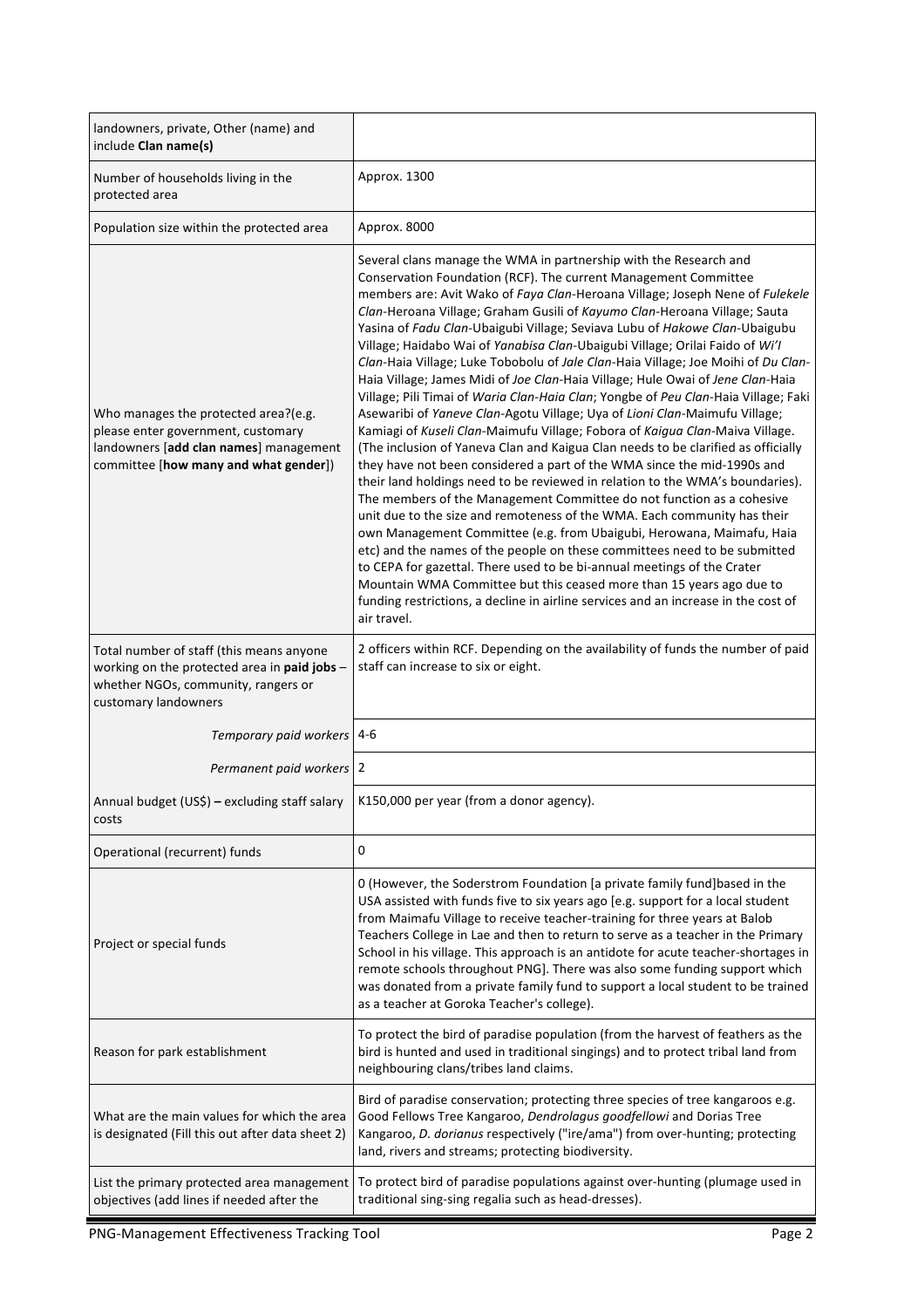| most important objectives):<br>Management objective 1                                                                                                                                                                                          |                                                                                                                                                                                                                                                                                                                                                                                                                                                                 |
|------------------------------------------------------------------------------------------------------------------------------------------------------------------------------------------------------------------------------------------------|-----------------------------------------------------------------------------------------------------------------------------------------------------------------------------------------------------------------------------------------------------------------------------------------------------------------------------------------------------------------------------------------------------------------------------------------------------------------|
| Management objective 2                                                                                                                                                                                                                         | To protect tribal land against the possession/claim from neighbouring clans.                                                                                                                                                                                                                                                                                                                                                                                    |
| Management objective 3                                                                                                                                                                                                                         | To provide a venue/site for tourists and researchers in order to generate some<br>monetary benefits to the remote communities.                                                                                                                                                                                                                                                                                                                                  |
| Number of people involved in answering the<br>assessment questions                                                                                                                                                                             | 5                                                                                                                                                                                                                                                                                                                                                                                                                                                               |
| Name/organisation/contact details of<br>people participating the assessment (Please<br>do not insert return/enter or dot points)                                                                                                               | Robert Bino, NRM Program Manager, Research Conservation Foundation (RCF),<br>P.O. Box 1261, Goroka, Eastern Highlands Province; Avit Wako, Herowana<br>Village, Lufa District, P.O. Box 1261, Goroka, Eastern Highlands Province; Steven<br>Aise, Mengino Village, Karamui District, P.O. Box 1261, Gorkoa, Eastern<br>Highlands Province; Miso Helikope and Rodney Soho, Haia Village, Baimuru<br>District, P.O. Box 1261, Goroka, Eastern Highlands Province. |
| Customary landowners/other community;<br>CEPA, Other national government agency;<br>Provincial govt; local level govt; Protected<br>area staff (anyone working on the protected<br>area in paid jobs; NGO; Donors; External<br>experts; Others | Customary landowners and Research Conservation Foundation (RCF).                                                                                                                                                                                                                                                                                                                                                                                                |
| Please note if assessment was carried out in<br>association with a particular project, on<br>behalf of an organisation or donor.                                                                                                               | SPREP through the PNG Protected Area Assessment Project, which is a<br>component of the GEF Community-based Forest and Coastal Conservation and<br>Resource Management Project in PNG.                                                                                                                                                                                                                                                                          |

# Part 2: What makes this protected area special and important?

No statement recorded (see information in Table 2).

|  |  |  | Table 2. Key values of the protected area |  |
|--|--|--|-------------------------------------------|--|
|--|--|--|-------------------------------------------|--|

| No.            | <b>Key values</b>         | <b>Brief description</b>                                                                                                                                                                                                                                                                                                                                       | <b>Note if endangered</b><br>species or<br>ecosystem (IUCN)                                  |
|----------------|---------------------------|----------------------------------------------------------------------------------------------------------------------------------------------------------------------------------------------------------------------------------------------------------------------------------------------------------------------------------------------------------------|----------------------------------------------------------------------------------------------|
| $\mathbf{1}$   | Bird of paradise          | The key species include raggiana, king, blue and superb.                                                                                                                                                                                                                                                                                                       | Protected under<br>PNG laws and UCN<br><b>Red List</b>                                       |
| $\overline{2}$ | Mineral spring/pond       | Provides salt used in cooking. A large array of birds and<br>forest animals frequent these mineralised springs to eat<br>the salt and thus these areas are a potential site for bird<br>(or animal) watching pending landowner approval and<br>consent to enter these areas.                                                                                   |                                                                                              |
| 3              | "Ugami" tree              | This tree is used as building and fencing material. The<br>seed from the tree is consumed by animals and individuals<br>in the community and is also used in traditional bride<br>price.                                                                                                                                                                       |                                                                                              |
| 4              | "Fu/mirake" tree          | This is a common building material (post/stump), but the<br>supply is running low.                                                                                                                                                                                                                                                                             |                                                                                              |
| 5              | Cassowary                 | There are two species of cassowary (southern and<br>northern; and dwarf) and they are used for bride price and<br>other traditional uses. They are one of the most sought<br>after species. Chicks are collected and kept in enclosures<br>to use as a 'currency' in trade and ceremonies. Large<br>adults are killed for consumptions and eggs are collected. | Southern and<br>northern cassowary<br>- vulnerable; dwarf<br>cassowary - near<br>threatened. |
| 6              | Tree kangaroo (3 species) | This includes the Dendrolagus goodfellowi and<br>Dendrolagus dorianus. Conservation of the species is<br>important as the population is decreasing.                                                                                                                                                                                                            | Dendrolagus<br>goodfellowi,<br>Dendrolagus                                                   |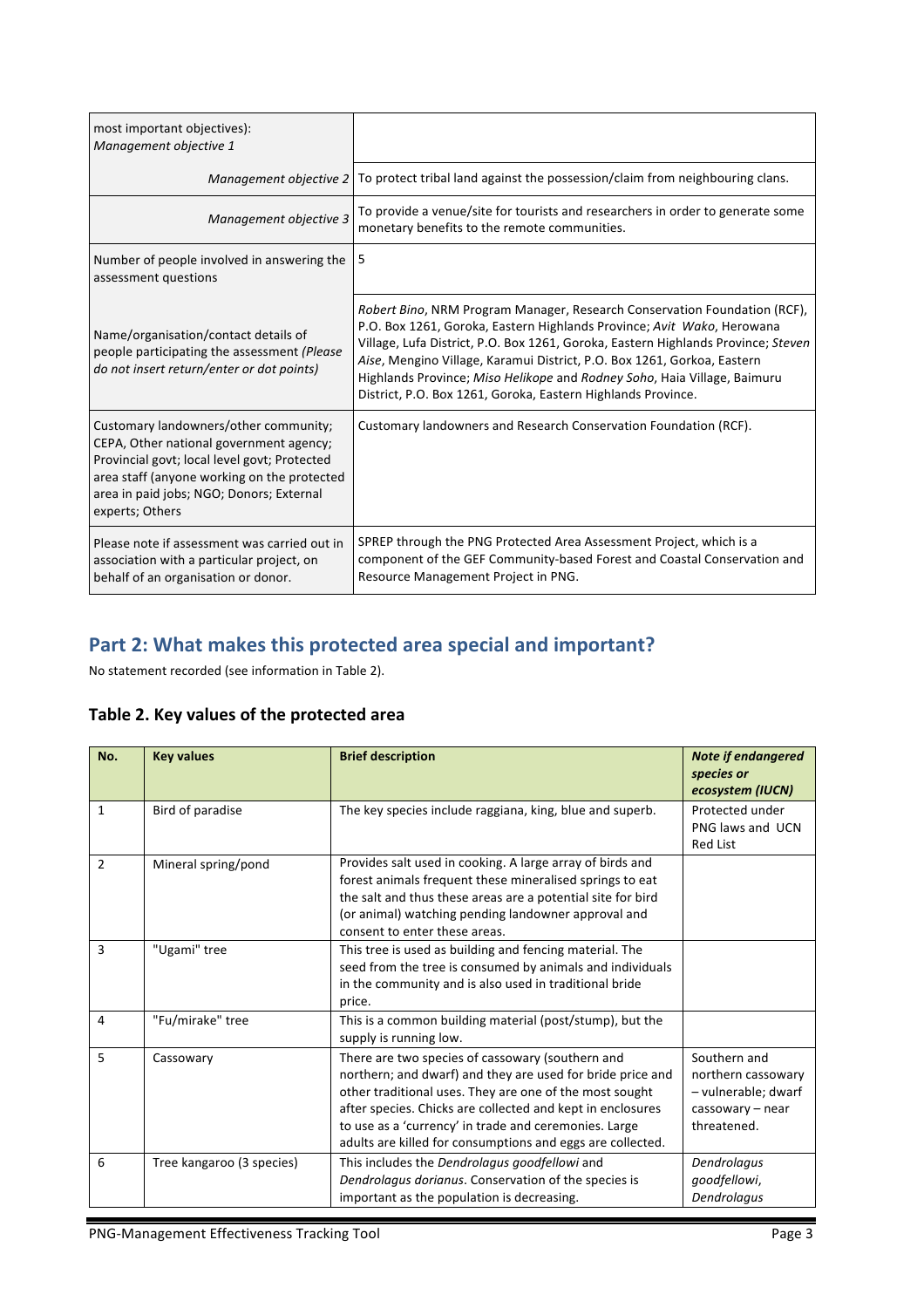|    |                         |                                                                                                                                                                                                                                                                                                                                                             | dorianus (IUCN Red<br>list)                |
|----|-------------------------|-------------------------------------------------------------------------------------------------------------------------------------------------------------------------------------------------------------------------------------------------------------------------------------------------------------------------------------------------------------|--------------------------------------------|
| 7  | Traditional medicine    | Preservation of herbs/tree species is important for<br>medicinal purposed. Other herbs are used in handicrafts.                                                                                                                                                                                                                                             |                                            |
| 8  | Streams/rivers          | Crater Mountain protects the head waters of many rivers<br>flowing into the Gulf of Papua.                                                                                                                                                                                                                                                                  |                                            |
| 9  | Stone fish (miuha/kimi) | This is a very good source of protein for the community.                                                                                                                                                                                                                                                                                                    | Stone fish<br>(miuha/kimi) -<br>endangered |
| 10 | Biodiversity            | There are many unknown species that researchers have<br>yet to discover e.g. the recent discovery of the largest<br>moth (Hercules moth). Mack and Wright (1996) recorded<br>25 pigeon and 27 parrot species in the WMA. Opiang<br>(2009) also conducted research on long-beaked echidnas<br>Zaglossus bartoni, which historically have been<br>widespread. |                                            |

## **Table 3. Checklist of values/benefits**

Not important 0; Important 1; Very important 2; Don't know DK

| How important is the protected area for               | <b>Score</b>   | <b>Comment</b>                                              |
|-------------------------------------------------------|----------------|-------------------------------------------------------------|
| each of the listed values/benefits?                   | (0,1,2, DK)    |                                                             |
| Biodiversity - the presence of many<br>1.             | 2              | A rich biodiversity with several rare and threatened        |
| different kinds of plants, animals and                |                | species. The biodiversity supports the daily livelihood of  |
| ecosystems                                            |                | the customary landowners, including traditional             |
|                                                       |                | medicines, food and building materials.                     |
| Presence of rare, threatened, or endangered<br>2.     | $\mathbf{1}$   | Some rare species are used in traditional ceremonies        |
| species (plants and animals)                          |                | such as 'singsings' and they are important.                 |
| 3. Ecosystems (e.g. wetlands, grasslands, coral       | $\overline{2}$ | There are thought to be many restricted range or rare       |
| reefs etc) that are rare because they have            |                | species. The WMA includes primary forest or alpine          |
| been cleared or destroyed in other areas              |                | shrub and a small area of grassland on the high peaks.      |
| Protecting clean, fresh water<br>4.                   | $\overline{2}$ | The availability of fresh clean water in the forest         |
|                                                       |                | supports the communities in the conservation area.          |
| 5. Sustaining important species in big enough         | $\overline{2}$ | The communities in the WMA recognize the importance         |
| numbers that they are able to survive here            |                | of maintaining a good size population of larger animals,    |
|                                                       |                | which they can depend on to supplement their daily          |
|                                                       |                | meals.                                                      |
| 6. Providing a source of employment for local         | $\overline{2}$ | The establishment of the WMA allows partners to train       |
| communities now                                       |                | local people and this provides an income generating         |
|                                                       |                | opportunity for the locals.                                 |
| 7. Providing resources for local subsistence          | $\overline{2}$ | Due to the remoteness of these communities this             |
| (food, building materials, medicines etc.)            |                | conservation area is all the customary landowners have      |
|                                                       |                | and they depend on it to meet their daily needs.            |
| Providing community development<br>8.                 | $\overline{2}$ | There is a water supply and the provision of water tanks    |
| opportunities through sustainable resource            |                | to the communities in this WMA allows them to harness       |
| use                                                   |                | their resources for everyone in the community.              |
| Religious or spiritual significance (e.g. tambu<br>9. | $\overline{2}$ | There are tambu sites and masalai areas. Their presence     |
| places)                                               |                | allows the landowners to observe and also provides an       |
|                                                       |                | avenue for tourism. The tourists will pay more to visit the |
|                                                       |                | tambu sites with the consent of the locals.                 |
| 10. Plant species of high social, cultural, or        | $\overline{2}$ | There are many different plant species with social and      |
| economic importance                                   |                | economic importance such as sandal wood.                    |
| 11. Animal species of high social, cultural, or       | $\overline{2}$ | Bird of paradise species are valued and used for different  |
| economic importance                                   |                | types of traditional dances. Cassowaries are also           |
|                                                       |                | traditionally significant in both Kimi and Pawaia cultures  |
|                                                       |                | (two ethno-linguistic groups who control landholdings in    |
|                                                       |                | the CMWMA) in terms of bride-price currency.                |
| 12. Attractive scenery                                | $\overline{2}$ | There are a few lookouts with views to four provinces.      |
|                                                       |                | There are waterfalls, many rivers and large tracts of       |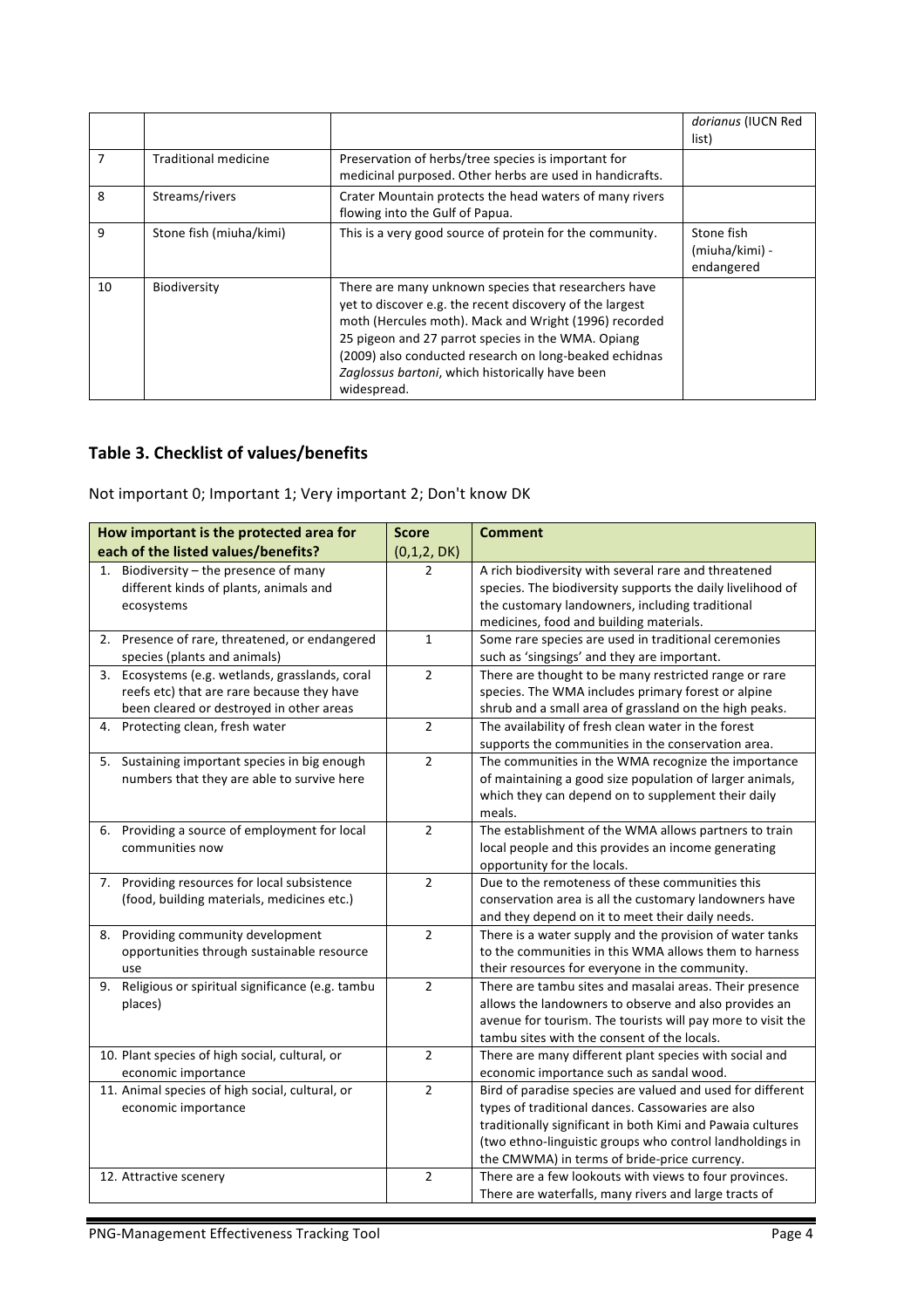|                                               |                | forest and associated wildlife. There are bat caves and     |
|-----------------------------------------------|----------------|-------------------------------------------------------------|
|                                               |                | stone houses.                                               |
| 13. Tourism now                               | $\overline{2}$ | Considered very important as a source of income but at      |
|                                               |                | the moment access to the site is limited and is a           |
|                                               |                | challenge. Scientific tourism (or scientific research) used |
|                                               |                | to thrive in the Crater Mountain WMA and brought in         |
|                                               |                | significant levels of monetary benefits (cash) to           |
|                                               |                | customary landholders of the protected area. Many           |
|                                               |                | landowners in the WMA still want researchers back           |
|                                               |                | working on their land.                                      |
| 14. Potential value for tourism in the future | $\mathcal{P}$  | There is potential for tourism into the future but the      |
|                                               |                | current trend with the lack of regular flights presents a   |
|                                               |                | major challenge. For example, there is potential for        |
|                                               |                | scientific research/tourism to be revived and re-           |
|                                               |                | developed into a niche due to the existing social           |
|                                               |                | infrastructure (or capital), (i.e. providing a market-based |
|                                               |                | approach to conservation in the context of an ICDP).        |
| 15. Educational and/or scientific value       | $\mathcal{P}$  | Research information has assisted the landowners in         |
|                                               |                | becoming aware especially of breeding seasons and this      |
|                                               |                | helps the community to limit hunting during the             |
|                                               |                | breeding season. The presence of the Research               |
|                                               |                | Conservation Foundation highlights the research and         |
|                                               |                | educational values of the WMA.                              |
| 16. Maintaining culture and tradition on      | $\mathcal{P}$  | The community depends on this WMA to support them           |
| customary land and passing this on to future  |                | during cultural events/singsings.                           |
| generations                                   |                |                                                             |

## Part 3: What are the threats to the protected area?

### **Table 4: Threats to the protected area**

- **H** High significance threats are seriously degrading values. This means they are badly damaging some value –it might be a kind of animal or plant, or your traditional gardens
- **M** Medium threats are having some negative impact they are damaging values but not so badly
- **L** Low threats are present but not seriously damaging values
- **0 N/A** where the threat is not present in the protected area or where something is happening but is not threatening the values at all

| <b>Threat type</b>                  | <b>Score</b> | <b>Notes</b>                                                                |
|-------------------------------------|--------------|-----------------------------------------------------------------------------|
|                                     | (H, M, L, 0) |                                                                             |
| 1.1 Housing and settlement          |              | The WMA has a huge forested area and the impacts from settlement            |
|                                     |              | are not a major concern.                                                    |
| 1.1a Population increase in the     |              | This is possibly a threat at the clan level, but it is not a threat for the |
| protected area community            |              | whole WMA.                                                                  |
| 1.2 Commercial and industrial areas | $\Omega$     |                                                                             |
| 1.3 Tourism and recreation          |              | The lodges and facilities are sparsely distributed and most are run         |
| infrastructure                      |              | down by now.                                                                |
| 2.1 Customary land owner and        |              | Most of the community gardens are cultivated within the vicinity of         |
| community gardens and small crops   |              | the settlements. There is a huge track of untouched forest                  |
|                                     |              | surrounding these community gardens.                                        |
| 2.1a Drug cultivation               | M            | Some drugs are cultivated for household use and this impacts mainly         |
|                                     |              | on the young people and there are subsequent threats to visitors and        |
|                                     |              | researchers.                                                                |
| 2.1b Commercial plantations         |              | There are no commercial plantations but the landowners have small           |
|                                     |              | gardens that cater for each household and these include organic             |
|                                     |              | coffee and vanilla farms. Access to these sites to support the              |
|                                     |              | communities is a major problem and needs to be addresses so it can          |
|                                     |              | support community livelihoods over a long period of time. Air freight       |
|                                     |              | costs are high in relation to export of coffee and other products and       |
|                                     |              | this limits the income generation within the communities.                   |
| 2.2 Wood and pulp plantations       | 0            |                                                                             |
| 2.3 Livestock farming and grazing   | 0            |                                                                             |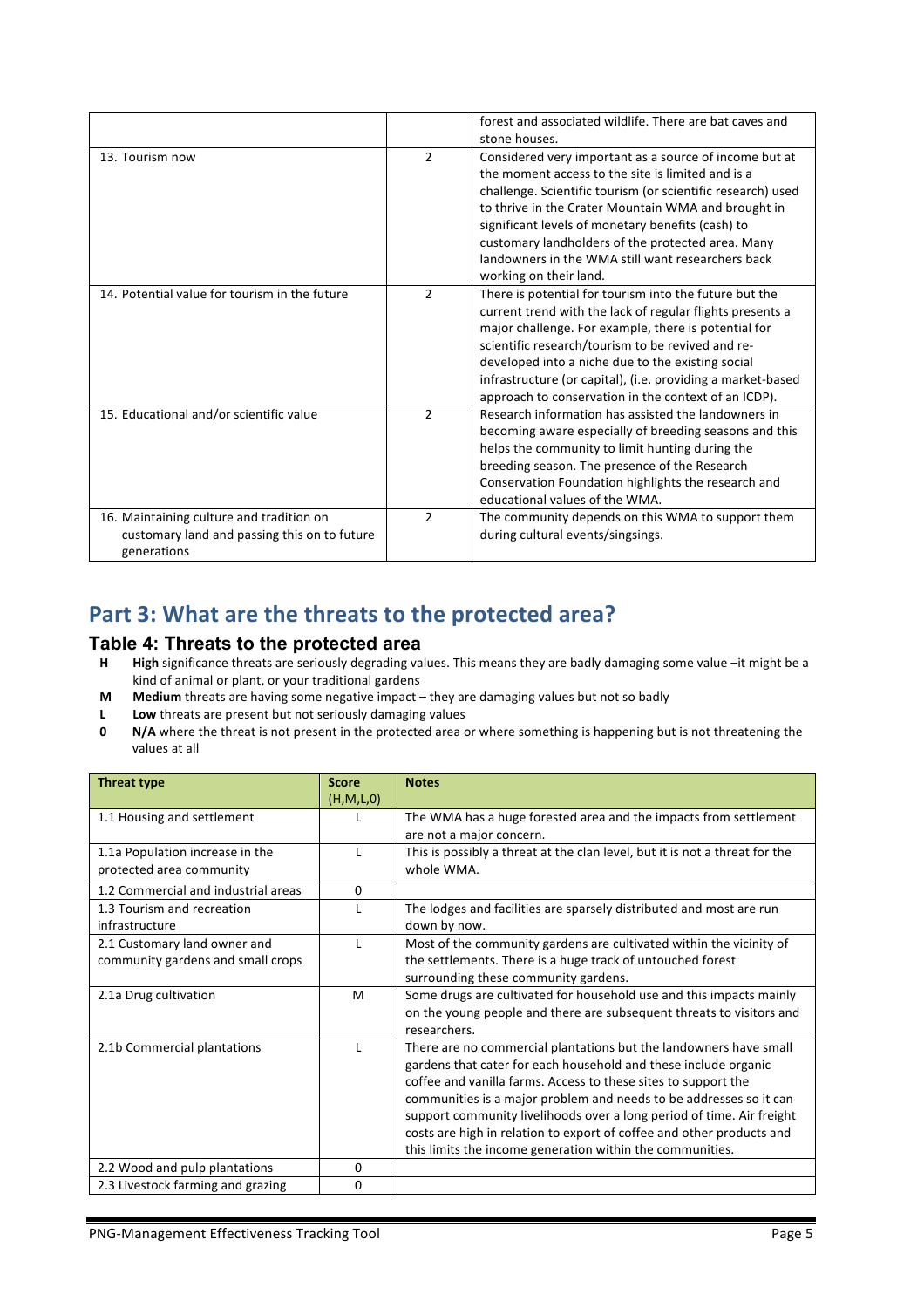| <b>Threat type</b>                           | <b>Score</b> | <b>Notes</b>                                                                                                                                     |
|----------------------------------------------|--------------|--------------------------------------------------------------------------------------------------------------------------------------------------|
|                                              | (H,M,L,0)    |                                                                                                                                                  |
| 2.4 Marine and freshwater                    | 0            |                                                                                                                                                  |
| aquaculture                                  |              |                                                                                                                                                  |
| $\overline{3.1}$ Oil and gas drilling        | н            | There is a lot of interest from various companies to explore and mine                                                                            |
|                                              |              | the area. There was some exploration for natural gas near the Purari                                                                             |
|                                              |              | River bank.                                                                                                                                      |
| 3.2 Mining and quarrying                     | H            | Currently there is a small scale gold mine in the area at the head                                                                               |
|                                              |              | waters of Wara Nimi. There is a mine (subterranean operation)                                                                                    |
|                                              |              | currently located within the official boundaries of the Crater Mt WMA<br>- the Nevera site is described as a High Grade Zone by the operator,    |
|                                              |              | Gold Anomaly (PNG) Ltd, a subsidiary of Crater Gold Mine Ltd                                                                                     |
|                                              |              | (Australian-based). There are at least three other properties (including                                                                         |
|                                              |              | exploration licences), with promising potential, yet to be further                                                                               |
|                                              |              | assessed and developed, that are located within the official                                                                                     |
|                                              |              | boundaries of the WMA. The environmental permit (or 'licence to                                                                                  |
|                                              |              | operate') was 'knowingly' accorded to the operator by DEC/CEPA with                                                                              |
|                                              |              | the full knowledge that this is an officially gazetted protected area.                                                                           |
|                                              |              | This decision by DEC/CEPA further questions its (or the agency's)                                                                                |
|                                              |              | role/position as the 'game warden' (keeper of conservation in PNG,<br>mandated by the state) and at the same time as a 'rent-seeker'             |
|                                              |              | (seeking to build the financial autonomy of this state                                                                                           |
|                                              |              | agency/institution). This obviously results in a 'conflict-of-interest'                                                                          |
|                                              |              | situation. Mining exploration companies have established structures                                                                              |
|                                              |              | and these have been left to deteriorate over time. There is also                                                                                 |
|                                              |              | thought to be a proposed mining operation on the boundary of the                                                                                 |
|                                              |              | WMA and this has raised concerns about the limited benefits that this                                                                            |
|                                              |              | will bring to the communities.                                                                                                                   |
| 3.3 Energy generation                        | L            | The proposed Karamui hydro-electricity plant has been moved out of<br>the WMA boundary.                                                          |
| 4.1 Roads and railroads (include             | 0            |                                                                                                                                                  |
| road-killed animals)                         |              |                                                                                                                                                  |
| 4.2 Utility and service lines (e.g.          | 0            |                                                                                                                                                  |
| electricity cables, telephone lines)         | 0            |                                                                                                                                                  |
| 4.3 Shipping lanes<br>4.4 Flight paths       | L            |                                                                                                                                                  |
| 5.1 Hunting, killing and collecting          | L            | Although hunting is a threat, there are some rules that prohibit                                                                                 |
| terrestrial animals (including killing of    |              | hunting in certain areas and at different seasons. Also harvesting is                                                                            |
| animals as a result of human/wildlife        |              | restricted due to the conservation measures and traditional practices.                                                                           |
| conflict)                                    |              |                                                                                                                                                  |
| 5.2 Gathering terrestrial plants or          |              |                                                                                                                                                  |
| plant products (non-timber)                  |              |                                                                                                                                                  |
| 5.3a Logging and wood harvesting for         | L            | The selection of trees for construction purposes is done within the                                                                              |
| local/customary use                          |              | vicinity of the human settlements and the main impacts are in those                                                                              |
|                                              |              | locations. There is significant selection pressure on the targeted<br>species of tree(s). Locals have informally told RCF project staff that the |
|                                              |              | targeted species of tree(s) are getting scarce in forests within close                                                                           |
|                                              |              | proximity to villages/human settlements and as a result people have                                                                              |
|                                              |              | to venture further into the forest in search of trees.                                                                                           |
| 5.3b Logging and wood harvesting -           | L            | Towards Crater Mountain the treat is low but there are logging                                                                                   |
| commercial logging                           |              | operations to the south of Crater Mountain on the flat plain next to                                                                             |
|                                              |              | the Purari River.                                                                                                                                |
| 5.4a Fishing, killing and harvesting         | L            | Fishing takes place within the vicinity of the villages within the WMA.                                                                          |
| aquatic resources for<br>local/customary use |              |                                                                                                                                                  |
| 5.4b Fishing, killing and harvesting         | 0            |                                                                                                                                                  |
| aquatic resources for commercial use         |              |                                                                                                                                                  |
| 6.1 Recreational activities and              | L            | The tourists are aware of the rules about the use of the forest.                                                                                 |
| tourism                                      |              | However, a Management Plan is needed to mitigate the impacts of                                                                                  |
|                                              |              | tourism on the environment.                                                                                                                      |
| 6.2 War, civil unrest and military           | 0            |                                                                                                                                                  |
| exercises                                    |              |                                                                                                                                                  |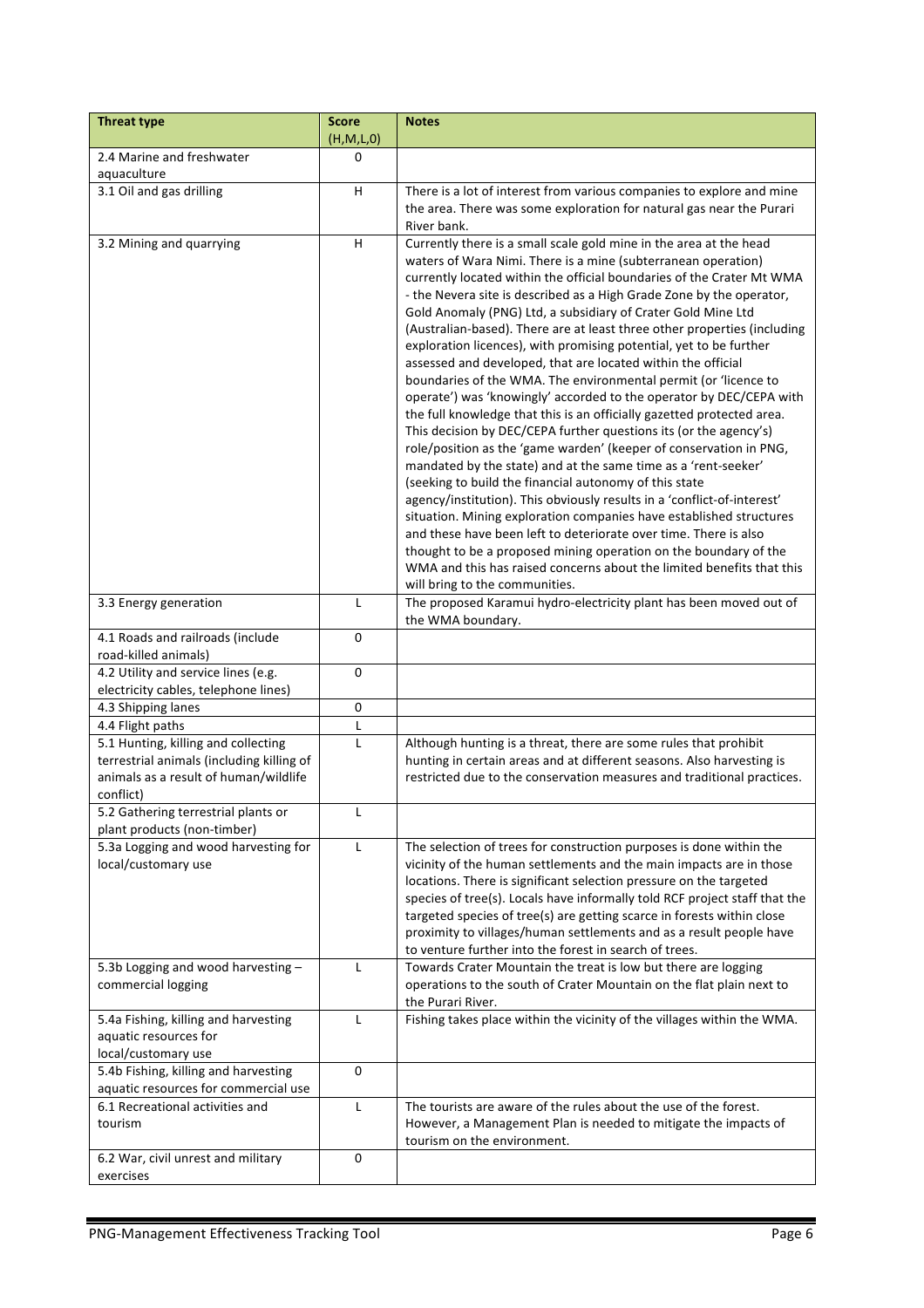| <b>Threat type</b>                      | <b>Score</b><br>(H, M, L, 0) | <b>Notes</b>                                                                                                                             |
|-----------------------------------------|------------------------------|------------------------------------------------------------------------------------------------------------------------------------------|
| 6.3 Research, education and other       | L                            | There were two cases of researchers abusing the rules within the                                                                         |
| work-related activities in protected    |                              | WMA and they were dealt with by the communities.                                                                                         |
| areas                                   |                              |                                                                                                                                          |
| 6.4 Activities of protected area        | 0                            |                                                                                                                                          |
| managers (e.g. construction or          |                              |                                                                                                                                          |
| vehicle use)                            |                              |                                                                                                                                          |
| 6.5 Deliberate vandalism, destructive   | L                            |                                                                                                                                          |
| activities or threats to protected area |                              |                                                                                                                                          |
| staff and visitors                      |                              |                                                                                                                                          |
| 7.1 Fire and fire suppression           | L                            | The cold climate reduces the risk of fire most of the time. However, a                                                                   |
| (including arson)                       |                              | significant portion of Crater Mt WMA's forests in the north-eastern                                                                      |
|                                         |                              | sections of the WMA, especially near the villages of Mengino,                                                                            |
|                                         |                              | Maimafu, Ubaigubi, etc. were destroyed by rampant bush-fires during                                                                      |
|                                         |                              | the 1997 El-Nino. Out-of-control fires outside the WMA slowly worked                                                                     |
|                                         |                              | their way into the boundaries of the WMA and this remains a threat to                                                                    |
|                                         |                              | the forests of the WMA.                                                                                                                  |
| 7.2 Dams, hydrological modification     | $\mathbf 0$                  |                                                                                                                                          |
| and water management/use                |                              |                                                                                                                                          |
| 7.3a Increased fragmentation within     | 0                            |                                                                                                                                          |
| protected area                          |                              |                                                                                                                                          |
| 7.3b Isolation from other natural       | $\mathbf 0$                  |                                                                                                                                          |
| habitat (e.g. deforestation)            |                              |                                                                                                                                          |
| 7.3c Other 'edge effects' on park       | Г                            |                                                                                                                                          |
| values                                  |                              |                                                                                                                                          |
| 7.3d Loss of keystone species (e.g.     | M                            | The changing hunting methods are a major threat to the wildlife                                                                          |
| top predators, pollinators etc.)        |                              | populations, especially the cassowaries. Field research by Dr Andrew                                                                     |
|                                         |                              | Mack demonstrated that Casuarius bennetti (Dwarf/Mountain<br>Cassowary) is an important seed dispersal agent, playing a key role in      |
|                                         |                              | the distribution/composition of certain plant species (those trees                                                                       |
|                                         |                              | bearing large-sized fruits/seeds) within the WMA. Populations of C.                                                                      |
|                                         |                              | bennetti are located in the higher altitude areas of CMWMA. The                                                                          |
|                                         |                              | larger Southern Cassowary (Casuarius casuarius) is the second species                                                                    |
|                                         |                              | of cassowary found within the CMWMA and tend to occur towards                                                                            |
|                                         |                              | the southern end of the CMWMA.                                                                                                           |
| 8.1 Pest plants                         | H                            | On the Purari side, there is an intrusion of the piper species and it is                                                                 |
|                                         |                              | spreading into the forest. This is being spread by flying foxes and                                                                      |
|                                         |                              | cuscus.                                                                                                                                  |
| 8.1a Pest animals                       | н                            | The introduction of tilapia and carp through the Whagi River is a major                                                                  |
|                                         |                              | concern. This has been done through the Department of Primary                                                                            |
|                                         |                              | Industry and Department of Agriculture and Livestock under the food                                                                      |
|                                         |                              | security program.                                                                                                                        |
| 8.1b Diseases such as fungus or         | $\mathsf{L}$                 |                                                                                                                                          |
| viruses that make native plants or      |                              |                                                                                                                                          |
| animals sick                            |                              |                                                                                                                                          |
| 8.2 Introduced genetic material (e.g.   | $\mathbf 0$                  |                                                                                                                                          |
| genetically modified organisms)         |                              |                                                                                                                                          |
| 9.1 Household sewage and urban          | $\pmb{0}$                    |                                                                                                                                          |
| waste water                             |                              |                                                                                                                                          |
| 9.1a Sewage and waste water from        | 0                            |                                                                                                                                          |
| protected area facilities               |                              |                                                                                                                                          |
| 9.2 Industrial, mining and military     | L                            | Mining exploration companies have established structures in the                                                                          |
| effluents                               |                              | WMA and these have been left to deteriorate over time. Locals near                                                                       |
|                                         |                              | Maimafu have complained of dead fish, other aquatic organisms, etc.<br>and are blaming mining-related effluents (chemical and siltation) |
|                                         |                              | discharged directly into the Nevera River (without any proper                                                                            |
|                                         |                              | treatment and due-diligence on the part of the operator) from the                                                                        |
|                                         |                              | mine operated by Gold Anomaly. The Nevera River flows past a major                                                                       |
|                                         |                              | hamlet (village house-line), considered as a sub-village of Maimafu,                                                                     |
|                                         |                              | and then flows into Wara Hei, a main river of Maimafu where local                                                                        |
|                                         |                              | people also fish (especially near its confluence with the Tua River                                                                      |
|                                         |                              | [Wara Waghi], officially considered as the headwater of the Purari                                                                       |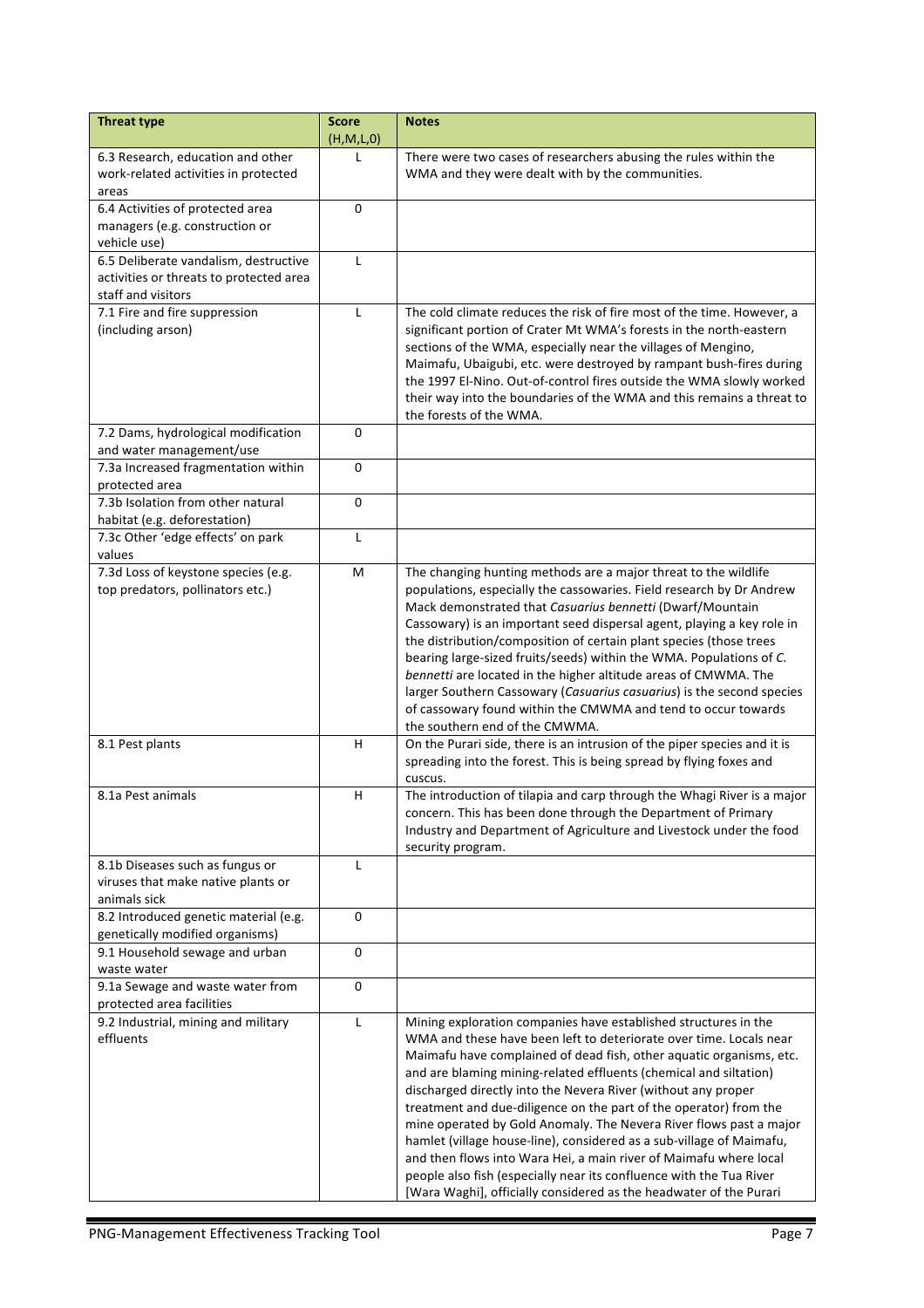| <b>Threat type</b>                       | <b>Score</b> | <b>Notes</b>                                                           |
|------------------------------------------|--------------|------------------------------------------------------------------------|
|                                          | (H,M,L,0)    |                                                                        |
|                                          |              | River). In a stakeholder meeting in Goroka in 2014/15 the operator     |
|                                          |              | assured stakeholders that the discharge of effluents from its mining   |
|                                          |              | operations would be negligible.                                        |
| 9.3 Agricultural and forestry effluents  | $\Omega$     |                                                                        |
| (e.g. excess fertilizers or pesticides)  |              |                                                                        |
| 9.4 Garbage and solid waste              | $\Omega$     |                                                                        |
| 9.5 Air-borne pollutants                 | 0            |                                                                        |
| 9.6 Excess energy (e.g. heat             | 0            |                                                                        |
| pollution, lights etc.)                  |              |                                                                        |
| $10.1$ Volcanoes                         | $\Omega$     |                                                                        |
| 10.2 Earthquakes/Tsunamis                | 0            |                                                                        |
| 10.3 Avalanches/Landslides               | L            | Mining exploration teams have caused landslides.                       |
| 10.4 Erosion and siltation/ deposition   | H            | Erosion occurs during the wet season and affects communities along     |
| (e.g. shoreline or riverbed changes)     |              | the Purari River in Baimuru Local Level Government area. Some years    |
|                                          |              | ago it came to RCF's attention that locals in Pawaia were cutting down |
|                                          |              | trees 'conveniently-located' along the banks of the Purari River and   |
|                                          |              | were floating logs down river to sell at a sawmill at Baimuru station. |
|                                          |              | Thus players (operators) like that, who operate businesses in          |
|                                          |              | proximity to a protected area must be encouraged (or coerced) to       |
|                                          |              | comply with environmental standards (e.g. FSC).                        |
| 11.1 Habitat shifting and alteration     | L            |                                                                        |
| 11.2 Droughts                            | L            |                                                                        |
| 11.3 Temperature extremes                | L            |                                                                        |
| 11.4 Storms and flooding                 | L            | Flooding occurs towards the southern end of the WMA within the         |
|                                          |              | vicinity of the Purari River, Baimuru Local Level Government.          |
| 11.5 Coral bleaching                     | $\mathbf 0$  |                                                                        |
| 11.6 Intrusion by saltwater into         | 0            |                                                                        |
| gardens etc.                             |              |                                                                        |
| 11.7 Sea level rise                      | $\Omega$     |                                                                        |
| Other (please explain)                   |              |                                                                        |
| 12.1 Loss of cultural links, traditional | H            | The exposure to modern technology and foreign culture through          |
| knowledge and/or management              |              | mobile phones has led to the loss of some traditional practices and    |
| practices                                |              | language, and the lack of respect for elders is becoming common        |
| 12.2 Natural deterioration of            | H.           | The introduced species such as piper species in these sites is a       |
| important cultural site values           |              | problem.                                                               |
| 12.3 Destruction of cultural heritage    | $\mathsf{L}$ |                                                                        |
| buildings, gardens, sites etc.           |              |                                                                        |
| Other (please explain)                   |              |                                                                        |

# Table 5. Worst threats and ways forward

| <b>Threat</b><br>No. | <b>Threat</b><br>(Most significant first) | <b>Threat number</b><br>or name (copy<br>no. from Table 4) | Nature of the threat, impact and how to reduce the impact.                                                                                                                                                                                                                                                                                      |
|----------------------|-------------------------------------------|------------------------------------------------------------|-------------------------------------------------------------------------------------------------------------------------------------------------------------------------------------------------------------------------------------------------------------------------------------------------------------------------------------------------|
| 1                    | Oil and gas drilling                      | 3.1                                                        | There is interest being shown in mining within the area and this<br>can have impacts on the environment. We need to provide more<br>economic opportunities to sustain the communities by providing<br>alternative livelihood options. This must be accompanied by the<br>provision of training to support the income base of each<br>household. |
| $\mathcal{P}$        | Mining                                    | 3.2                                                        | There is interest being shown in mining within the area and this<br>can have impacts on the environment. We need to provide more<br>economic opportunities to sustain the communities by providing<br>alternative livelihood options. This must be accompanied by the<br>provision of training to support the income base of each<br>household. |
| 3                    | Pest plants and animals                   | 8.1, 8.1a                                                  | The main impacts are from piper species and the introduction of<br>tilapia and carp into the waterways. It is hard to reduce the<br>impacts of these pest species unless there are appropriate<br>interventions from the government or partners and engagement                                                                                  |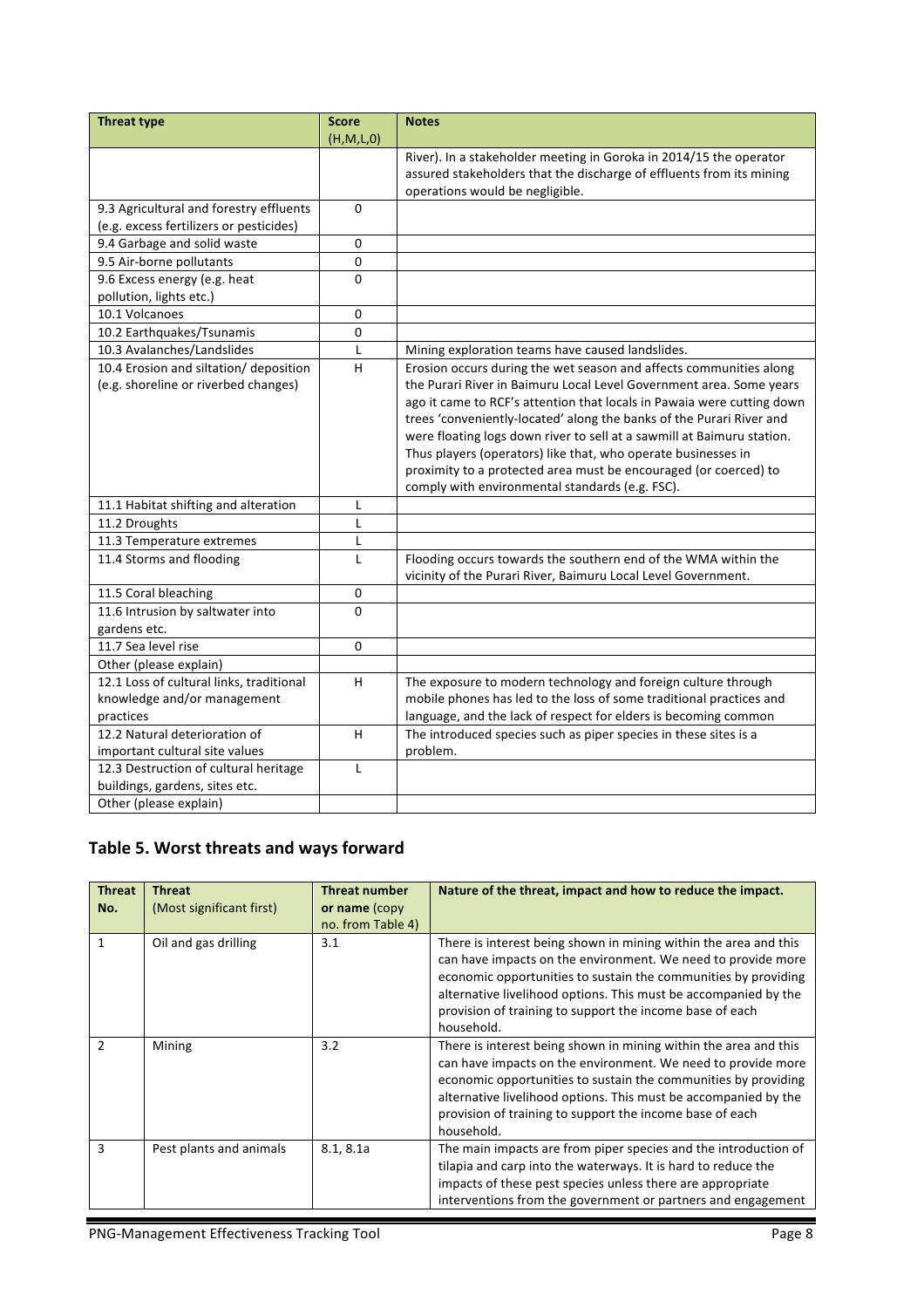|   |                                                                                   |            | with the customary landowners. There needs to be a<br>harmonisation of government policies in PNG especially within<br>the context of managing protected areas. Whist there is an issue<br>of food security being addressed by DAL (i.e. introducing foreign<br>fish species into local ecosystems) measures must be put in<br>place to ensure that such interventions by the state do not<br>conflict with its other policies $-$ i.e. to protect the country's rich<br>biological diversity.                                                                                                                           |
|---|-----------------------------------------------------------------------------------|------------|--------------------------------------------------------------------------------------------------------------------------------------------------------------------------------------------------------------------------------------------------------------------------------------------------------------------------------------------------------------------------------------------------------------------------------------------------------------------------------------------------------------------------------------------------------------------------------------------------------------------------|
| 4 | Erosion and siltation/<br>deposition                                              | 10.4       | This impacts mainly on the Purari River and these natural threats<br>are difficult for the customary landowners to manage.                                                                                                                                                                                                                                                                                                                                                                                                                                                                                               |
| 5 | Natural deterioration of<br>important cultural site<br>values and loss of culture | 12.1, 12.2 | Natural threats are difficult for the customary landowners to<br>manage.                                                                                                                                                                                                                                                                                                                                                                                                                                                                                                                                                 |
| 6 | Drug/marijuana                                                                    | 2.1a       | The availability and influence of marijuana on the young children<br>in the society is a major threat especially to visiting tourists and<br>researchers. There should be more police presence in the area<br>to educate and avoid such situations. It is difficult to maintain<br>public servants like teachers and health workers in remote areas<br>in PNG. Thus the possibility of placing police officers in CMWMA<br>communities is impractical. Instead the focus should be on<br>building the capacity of local or community-based institutions to<br>enforce laws and ensure social order in these communities. |

# Part 4: What is the management like in the protected area?

| Table 6. Management effectiveness scores, comments, next steps |
|----------------------------------------------------------------|
|----------------------------------------------------------------|

| <b>Issue</b>                      | <b>Score</b><br>(0,1,2,3, NA) | <b>Comment</b>                                                                                                                                                                        | <b>Next steps</b>                                                                                                                                                                                                                                                                                                                                                                                                                                                                                                                                                                                                                                                                                    |
|-----------------------------------|-------------------------------|---------------------------------------------------------------------------------------------------------------------------------------------------------------------------------------|------------------------------------------------------------------------------------------------------------------------------------------------------------------------------------------------------------------------------------------------------------------------------------------------------------------------------------------------------------------------------------------------------------------------------------------------------------------------------------------------------------------------------------------------------------------------------------------------------------------------------------------------------------------------------------------------------|
| 1a. Legal status                  | 3                             | Declared and gazetted under the Fauna<br>(Protection and Control) Act 1966.                                                                                                           | Para-legal training for WMA<br>Committee members is needed to<br>strengthen and enforce the laws.                                                                                                                                                                                                                                                                                                                                                                                                                                                                                                                                                                                                    |
| 1b. Legal status                  |                               |                                                                                                                                                                                       |                                                                                                                                                                                                                                                                                                                                                                                                                                                                                                                                                                                                                                                                                                      |
| 2a.Protected area<br>regulations  | $\overline{2}$                | There are no formal regulations.<br>However, there are traditional rules<br>e.g. prohibition on hunting in clan<br>based conservation areas.                                          | Develop and gazette rules, fees and<br>fines for the WMA. There is a need<br>to educate the communities about<br>the laws and penalties.                                                                                                                                                                                                                                                                                                                                                                                                                                                                                                                                                             |
| 2b. Protected area<br>regulations |                               |                                                                                                                                                                                       |                                                                                                                                                                                                                                                                                                                                                                                                                                                                                                                                                                                                                                                                                                      |
| 3. Law enforcement                | $\mathbf{1}$                  | There are major deficiencies in capacity<br>and resources to undertake effective<br>law enforcement. This occurs by<br>traditional practices with the support<br>of the clan leaders. | There is a need for assistance from<br>partners familiar with conservation<br>laws to help the community<br>strengthen their current<br>understanding. Para-legal training<br>is needed for members of the<br>WMA Committee to help<br>strengthen and enforce the laws.<br>The best practical option is to build<br>the capacity of existing locally-<br>based institutions within these<br>communities (e.g. management<br>committees and village courts) to<br>enforce the conservation laws<br>enacted by the communities<br>themselves. The people must not<br>depend on an external solution to<br>the problem as this will not work<br>due to many factors - the solution<br>lies from within. |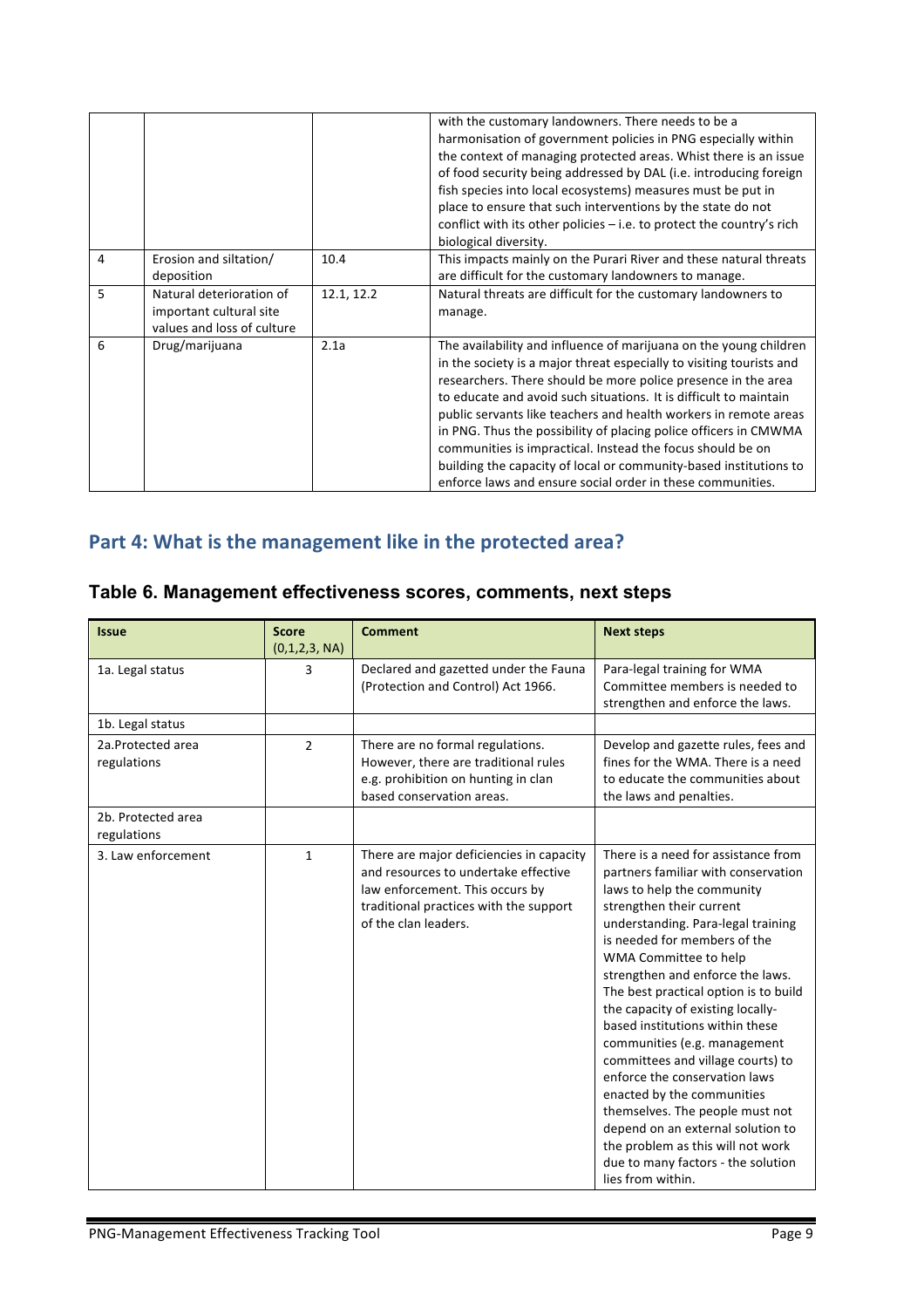| <b>Issue</b>                    | <b>Score</b><br>(0,1,2,3, NA) | <b>Comment</b>                                                                                                                                                                                                                                                                                                                                                  | <b>Next steps</b>                                                                                                                                                                                                                                                                                                                                                                                                                                      |
|---------------------------------|-------------------------------|-----------------------------------------------------------------------------------------------------------------------------------------------------------------------------------------------------------------------------------------------------------------------------------------------------------------------------------------------------------------|--------------------------------------------------------------------------------------------------------------------------------------------------------------------------------------------------------------------------------------------------------------------------------------------------------------------------------------------------------------------------------------------------------------------------------------------------------|
| 4. Protected area objectives    | 2                             | There are objectives (unwritten) but<br>assistance is needed to reinforce these<br>and identify them in a formal<br>Management Plan.                                                                                                                                                                                                                            | Develop a Management Plan for<br>the WMA which includes agreed<br>objectives.                                                                                                                                                                                                                                                                                                                                                                          |
| 5. Protected area design        | 3                             | The WMA is large (270 000 ha) and its<br>size is sufficient to achieve the<br>objectives. It has upland and lowland<br>areas to facilitate wildlife movement.<br>However, the lowland areas are under<br>greater development pressure.                                                                                                                          |                                                                                                                                                                                                                                                                                                                                                                                                                                                        |
| 6. Protected area<br>boundaries | $\overline{2}$                | There are incomplete boundaries that<br>separate the communities from their<br>resources. Land use planning is<br>undertaken in the Karamui area,<br>however, two tribes have yet to<br>undertake land use planning for their<br>area. Land disputes are a threat to<br>some areas within the WMA. Not all<br>landowners are supportive of being in<br>the WMA. | Map the customary boundaries and<br>develop a land use plan for the<br>entire area and map cultural<br>boundaries for all the tribes.                                                                                                                                                                                                                                                                                                                  |
| 7. Management plan              | 0                             | There is no formal Management Plan in<br>place. However, there are landuse<br>plans in several communities that<br>identify hunting and gardening areas<br>and areas for conservation.                                                                                                                                                                          | Develop a Management Plan for<br>the WMA in consultation with the<br>customary landowners. The<br>Management Plan must also<br>harmonise with the NRM, landuse<br>and resource management plans of<br>the different tiers of government -<br>i.e. local/ district/ provincial. Re-<br>establish the Management<br>Committee, provide funding and<br>resources to enable the committee<br>to meet regularly and to enforce<br>the relevant regulations. |
| 7a. Planning process            | 0                             | There is no Management Plan and thus<br>customary landowners have no<br>influence.                                                                                                                                                                                                                                                                              |                                                                                                                                                                                                                                                                                                                                                                                                                                                        |
| 7b. Planning process            | 0                             | There is no Management Plan and thus<br>there is no plan review process.                                                                                                                                                                                                                                                                                        |                                                                                                                                                                                                                                                                                                                                                                                                                                                        |
| 7c. Planning process            | 0                             | There is no Management Plan and<br>hence no monitoring that can influence<br>it.                                                                                                                                                                                                                                                                                |                                                                                                                                                                                                                                                                                                                                                                                                                                                        |
| 8. Regular work plan            | 0                             | There is no work plan as this hinges on<br>having a Management Plan                                                                                                                                                                                                                                                                                             | Develop a Management Plan and<br>related work plan.                                                                                                                                                                                                                                                                                                                                                                                                    |
| 9. Resource inventory           | $\overline{2}$                | There is some knowledge and<br>traditional practices within the various<br>clans on how resources are managed.                                                                                                                                                                                                                                                  | Resource information should be<br>collated and made available to the<br>Management Committee.                                                                                                                                                                                                                                                                                                                                                          |
| 10. Protection systems          | $\mathbf{1}$                  | There are no formal protection systems<br>in place. The awareness through the<br>various language groups enables the<br>communities to be the eyes and ears<br>for each tribe.                                                                                                                                                                                  | Develop an effective protection<br>system for the WMA. The current<br>legislation (i.e. Fauna [Protection<br>and Control] Act) under which the<br>CMWMA was gazetted is regarded<br>as 'WEAK' in the sense that it<br>cannot protect the WMA against<br>other competing interests e.g.<br>resource extraction schemes such<br>as logging and mining. Re-gazette<br>the WMA under the new protected<br>area legislation.                                |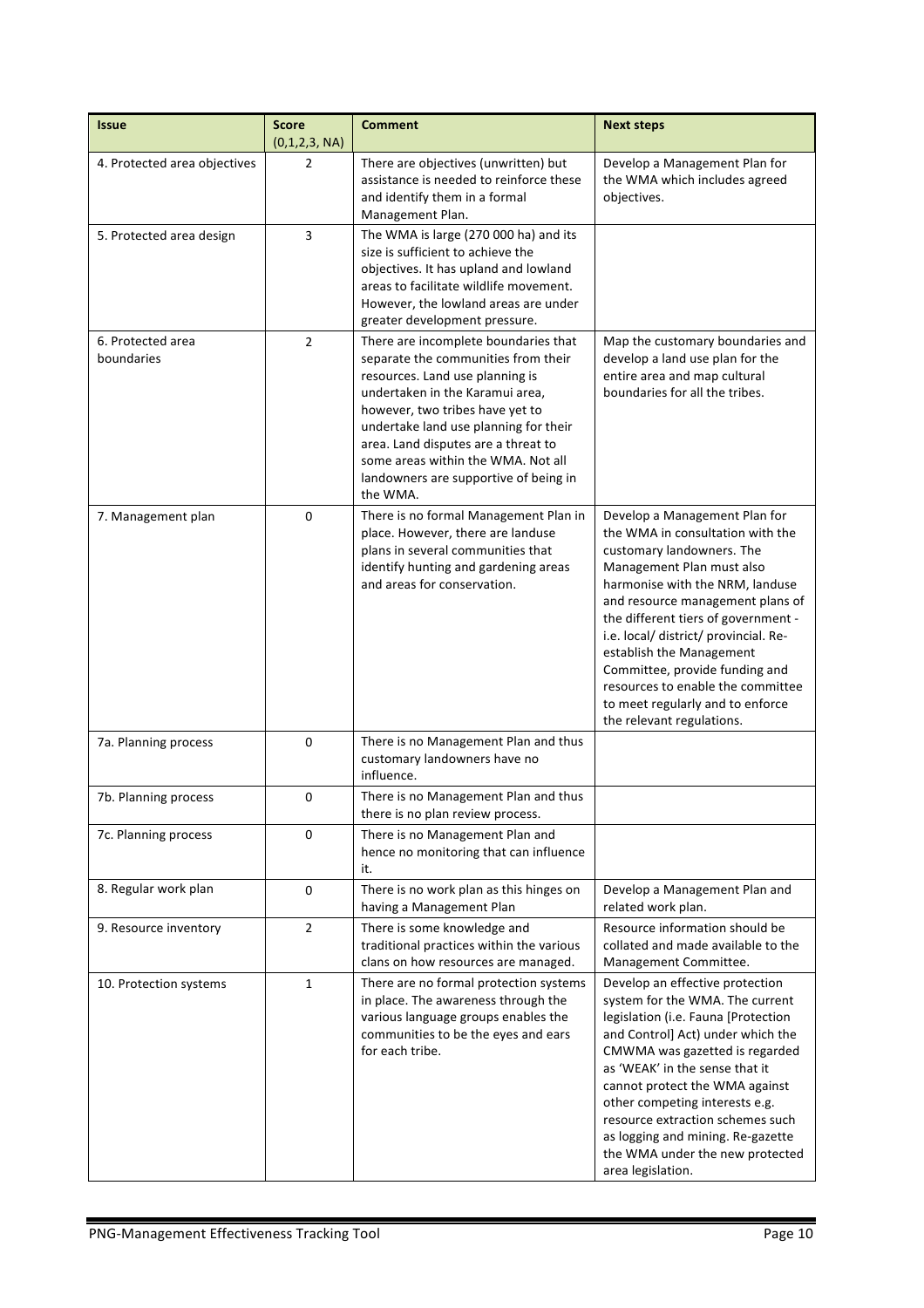| <b>Issue</b>                                       | <b>Score</b><br>(0,1,2,3, NA) | <b>Comment</b>                                                                                                                                                                                                                                                                                                                                                                                                                                                                                                                                                                                                      | <b>Next steps</b>                                                                                                                                                                                                                                                                                                                                                                                                                                                               |
|----------------------------------------------------|-------------------------------|---------------------------------------------------------------------------------------------------------------------------------------------------------------------------------------------------------------------------------------------------------------------------------------------------------------------------------------------------------------------------------------------------------------------------------------------------------------------------------------------------------------------------------------------------------------------------------------------------------------------|---------------------------------------------------------------------------------------------------------------------------------------------------------------------------------------------------------------------------------------------------------------------------------------------------------------------------------------------------------------------------------------------------------------------------------------------------------------------------------|
| 11. Research and<br>monitoring                     | 2                             | Some parts/areas within the WMA are<br>well researched but there is no<br>monitoring (e.g. of the impact of<br>hunting).                                                                                                                                                                                                                                                                                                                                                                                                                                                                                            | Taxonomy training should be<br>provided by research teams and<br>organisations that come to the<br>WMA.                                                                                                                                                                                                                                                                                                                                                                         |
| 12. Resource management                            | $\overline{2}$                | There is no formal resource<br>management in place although<br>traditional practices are in place.                                                                                                                                                                                                                                                                                                                                                                                                                                                                                                                  | Draft a formal resource<br>management plan that takes into<br>consideration traditional<br>knowledge.                                                                                                                                                                                                                                                                                                                                                                           |
| 13a. Staff numbers                                 | $\overline{2}$                | People are employed by the Research<br>Conservation Foundation to coordinate<br>activities from their head office in<br>Goroka.                                                                                                                                                                                                                                                                                                                                                                                                                                                                                     | Seek the support to employ full-<br>time ground staff within the WMA.<br>The legislation already provides for<br>Management Committee members<br>(who are also customary<br>landowners) to act as rangers and<br>enforce conservation laws within<br>the context of the WMA. My long<br>experience with Management<br>Committee members and a<br>community-based enforcement<br>structure is that these people want<br>to be paid or accorded some<br>recognition by the state. |
| 13b. Other people working<br>on the protected area | 3                             | Many customary landowners work in<br>the WMA, e.g. there are about 22<br>members of the Management<br>Committee in Herowana LLG, Lufa<br>District and 22 (20 males and 2<br>females) in Karamui/Baimuru.                                                                                                                                                                                                                                                                                                                                                                                                            | There is a need for management<br>training for the members of the<br>Management Committee.                                                                                                                                                                                                                                                                                                                                                                                      |
| 14. Training and skills                            | $\overline{2}$                | There is local knowledge in relation to<br>biodiversity, but there needs to be<br>specific skills transferred to the<br>communities.                                                                                                                                                                                                                                                                                                                                                                                                                                                                                | Specific training on resource<br>management, species identification<br>and livelihood skills are needed in<br>this area.                                                                                                                                                                                                                                                                                                                                                        |
| 15. Current budget                                 | $\mathbf{1}$                  | Some funding is secured by RCF for this<br>project. One of the biggest challenges<br>of operating the CMWMA, is its<br>isolation and accessibility to markets.<br>Freight and logistics is quite expensive<br>in PNG and the CMWMA for that<br>matter. Coffee farmers in the CMWMA<br>for instance are not getting the<br>financial returns for their<br>effort/investment into coffee<br>production which used to generate a<br>significant portion of house-hold<br>income in the coffee-growing regions<br>of the CMWMA which may prove to be<br>no longer viable with the ever-rising<br>cost of (air) freight. | Explore a range of income<br>generating activities for the WMA.                                                                                                                                                                                                                                                                                                                                                                                                                 |
| 16. Security of budget                             | 0                             |                                                                                                                                                                                                                                                                                                                                                                                                                                                                                                                                                                                                                     |                                                                                                                                                                                                                                                                                                                                                                                                                                                                                 |
| 17. Management of budget                           | $\overline{2}$                | There is a management system in place<br>for various projects undertaken by RCF.                                                                                                                                                                                                                                                                                                                                                                                                                                                                                                                                    |                                                                                                                                                                                                                                                                                                                                                                                                                                                                                 |
| 18. Equipment                                      | $\overline{2}$                | There is some equipment to help<br>manage the WMA.                                                                                                                                                                                                                                                                                                                                                                                                                                                                                                                                                                  |                                                                                                                                                                                                                                                                                                                                                                                                                                                                                 |
| 19. Maintenance of<br>equipment                    | $\mathbf{1}$                  | Maintenance of equipment is ad hoc<br>and dependent on the funding<br>available.                                                                                                                                                                                                                                                                                                                                                                                                                                                                                                                                    |                                                                                                                                                                                                                                                                                                                                                                                                                                                                                 |
| 20. Education and<br>awareness                     | 1                             | This is done when funding is available.                                                                                                                                                                                                                                                                                                                                                                                                                                                                                                                                                                             | Implement long-term education<br>and awareness raising programs,<br>especially through the schools.                                                                                                                                                                                                                                                                                                                                                                             |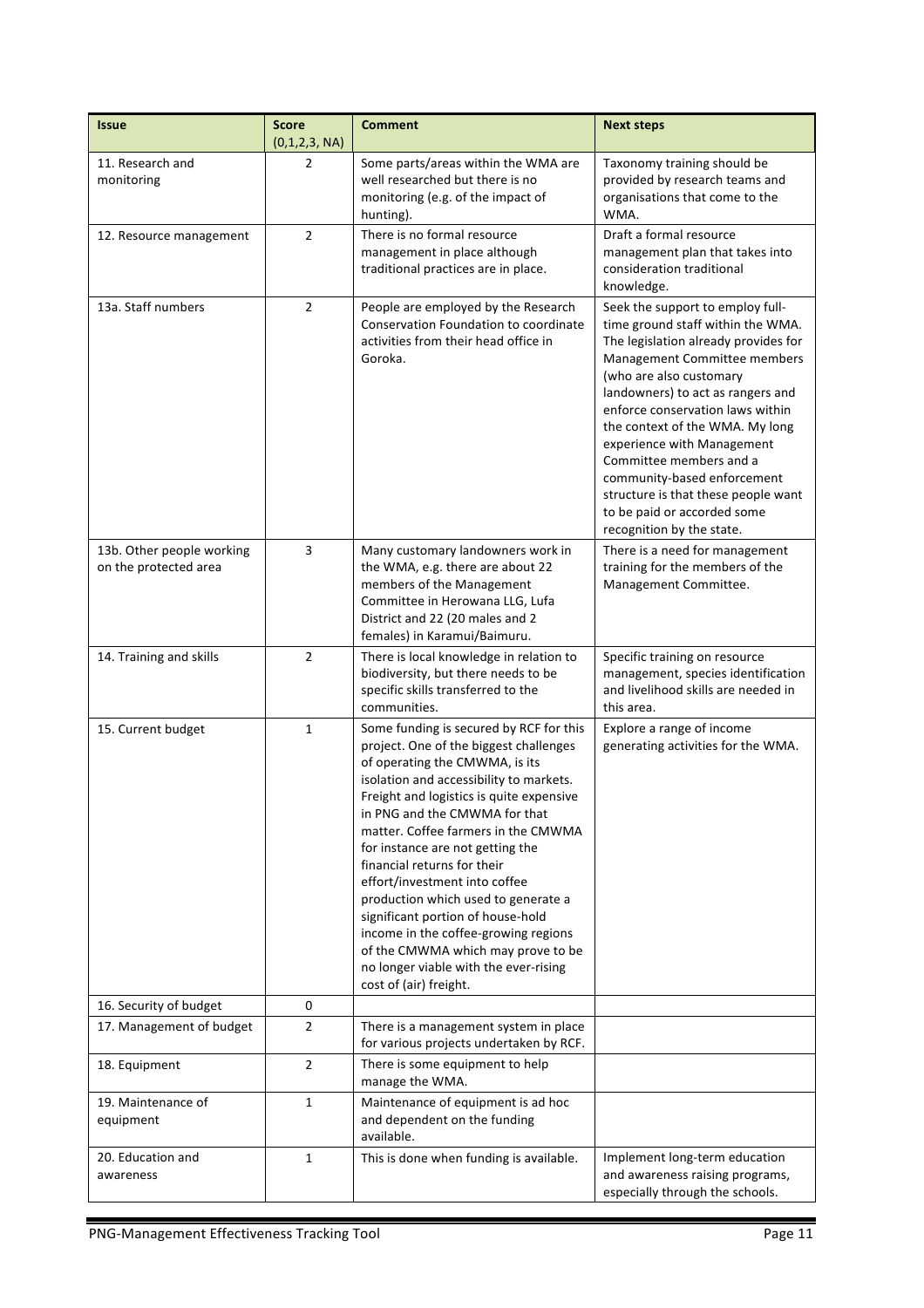| <b>Issue</b>                                          | <b>Score</b><br>(0,1,2,3, NA) | <b>Comment</b>                                                                                                                                                                                                                                                                                                                                                                                                                                                                                                                                                                                                                                                | <b>Next steps</b>                                                                                                                                                     |
|-------------------------------------------------------|-------------------------------|---------------------------------------------------------------------------------------------------------------------------------------------------------------------------------------------------------------------------------------------------------------------------------------------------------------------------------------------------------------------------------------------------------------------------------------------------------------------------------------------------------------------------------------------------------------------------------------------------------------------------------------------------------------|-----------------------------------------------------------------------------------------------------------------------------------------------------------------------|
| 21. Planning for land use or<br>marine activities     | 1                             | Adjacent land use planning does not<br>take into account the needs of the<br>WMA, but currently this is not harming<br>the area.                                                                                                                                                                                                                                                                                                                                                                                                                                                                                                                              | Establish more effective working<br>relationships with adjacent<br>stakeholders.                                                                                      |
| 22. State and commercial<br>neighbours                | 1                             | There is little cooperation between the<br>Management Committee and outside<br>land users.                                                                                                                                                                                                                                                                                                                                                                                                                                                                                                                                                                    | There needs to be some<br>understanding reached between<br>parties who have interest in this<br>area.                                                                 |
| 23. Indigenous people/<br><b>Customary landowners</b> | $\overline{2}$                | Customary landowners contribute to<br>decision making and some meetings<br>are conducted, but due to the<br>remoteness of the area, the meetings<br>recently have not been frequent.                                                                                                                                                                                                                                                                                                                                                                                                                                                                          |                                                                                                                                                                       |
| 24a. Impact on<br>communities                         | 1                             | There is trust between the community<br>and outside NGOs and governments,<br>but there is no funding for<br>management.                                                                                                                                                                                                                                                                                                                                                                                                                                                                                                                                       |                                                                                                                                                                       |
| 24b. Impact on<br>communities                         | $\mathbf 1$                   | There are some programs to improve<br>the landowners' welfare.                                                                                                                                                                                                                                                                                                                                                                                                                                                                                                                                                                                                |                                                                                                                                                                       |
| 24c. Impact on<br>communities                         | $\mathbf{1}$                  | The customary landowners support the<br>WMA. There is a strong desire by the<br>community to protect their<br>environment.                                                                                                                                                                                                                                                                                                                                                                                                                                                                                                                                    | Provide support to the community<br>to enable their conservation efforts<br>to continue.                                                                              |
| 25. Economic benefit                                  | $\overline{2}$                | There used to be a flow of economic<br>benefit when tourists visited the site<br>but that has dropped now as there are<br>few flights into the area. Third-level<br>airline operators still operate flights<br>into CMWMA airstrips. However, the<br>issue is with affordability. The airfare<br>has risen so high such that it is now<br>beyond the reach of locals. There are<br>in-frequent flights into the CMWMA<br>and people tend to charter a plane if<br>they want to secure flights and this is<br>more expensive. There is the belief that<br>if the community engages in<br>conservation then they should receive<br>some assistance or benefits. | Investigate the re-establishment of<br>cheaper flights into the area and<br>the development of ecotourism<br>opportunities and other income<br>generating activities. |
| 26. Monitoring and<br>evaluation                      | $\mathbf{1}$                  | There is some irregular monitoring.                                                                                                                                                                                                                                                                                                                                                                                                                                                                                                                                                                                                                           | Establish effective monitoring<br>processes to obtain information to<br>enhance management.                                                                           |
| 27. Visitor facilities                                | $\mathbf{1}$                  | Facilities are now rundown due to the<br>lack of tourist coming into the area.                                                                                                                                                                                                                                                                                                                                                                                                                                                                                                                                                                                |                                                                                                                                                                       |
| 28. Commercial tourism<br>operators                   | $\mathbf{1}$                  | There is communication but access is a<br>major challenge.                                                                                                                                                                                                                                                                                                                                                                                                                                                                                                                                                                                                    | Develop appropriate tourism<br>options (refer above).                                                                                                                 |
| 29. Fees                                              | 2                             | There is a fee structure in place and<br>entry fees were charged when tourists<br>came to the area. However, there have<br>been no recent tourists.                                                                                                                                                                                                                                                                                                                                                                                                                                                                                                           | Clarify the financial management<br>arrangements for the WMA.                                                                                                         |
| 30. Condition of values                               | 2                             | Most of the important biodiversity<br>values remain intact.                                                                                                                                                                                                                                                                                                                                                                                                                                                                                                                                                                                                   |                                                                                                                                                                       |
| 30a.Condition of values                               | 0                             | The assessment of values is not based<br>on research or monitoring data.                                                                                                                                                                                                                                                                                                                                                                                                                                                                                                                                                                                      |                                                                                                                                                                       |
| 30b. Condition of values                              | $\mathbf{1}$                  | There are some programs in place to<br>minimise the threatening processes.                                                                                                                                                                                                                                                                                                                                                                                                                                                                                                                                                                                    |                                                                                                                                                                       |
| 30c. Condition of values                              | $\pmb{0}$                     | There are no routine management<br>activities.                                                                                                                                                                                                                                                                                                                                                                                                                                                                                                                                                                                                                |                                                                                                                                                                       |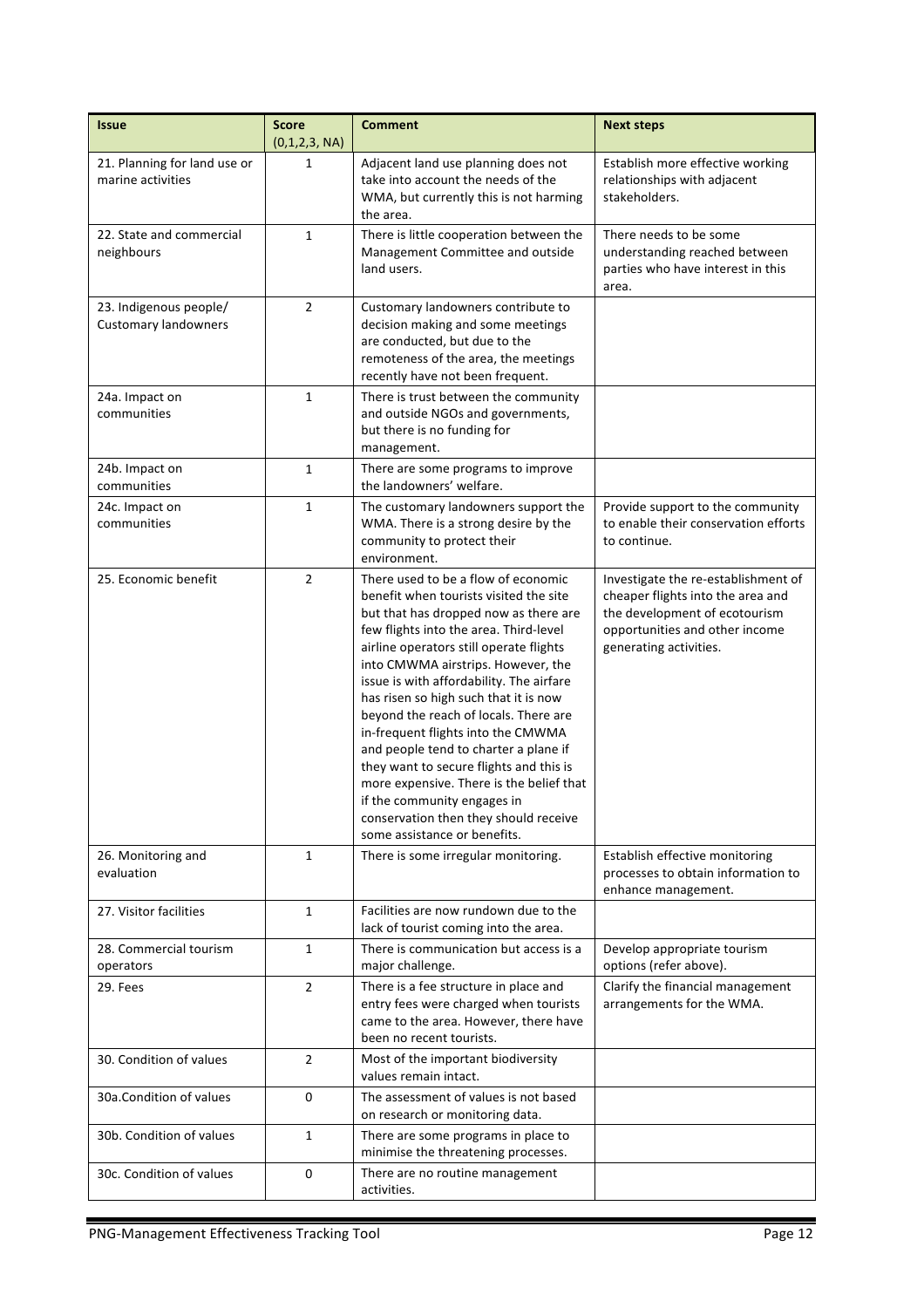## **Part 5: Condition and trends of the protected area values**

### **Table 7. Values, condition and trend**

| <b>Key value</b>            | <b>Condition Score</b> | <b>Trend Score</b> | Information source and justification for Assessment and           |
|-----------------------------|------------------------|--------------------|-------------------------------------------------------------------|
| (from Table 2)              | (VG, G, F, P, DK)      | (I, S, D, DK)      | <b>HOW the condition can be IMPROVED</b>                          |
| Bird of paradise            | VG                     |                    | The birds have been observed and sighted near the airstrip,       |
|                             |                        |                    | and other public areas.                                           |
| Mineral spring/pond         | VG                     | S                  | The condition has been observed to be the same as what it         |
|                             |                        |                    | used to be many years back and overflows at times.                |
| "Ugami" tree                | VG                     | S                  | This tree reproduces many seeds and it is believed that there     |
|                             |                        |                    | is sufficient growth in the WMA.                                  |
| "Fu/mirake" tree            | F                      | D                  | Since it is a hard wood, the growth rate is so slow and with the  |
|                             |                        |                    | population increase there is increasing pressure on this          |
|                             |                        |                    | particular species, which is used as a building material.         |
| Cassowary (2 species)       | G                      | D                  | The demand for cassowary for many traditional uses places         |
|                             |                        |                    | pressure on this species and the improved and modern              |
|                             |                        |                    | hunting methods has led to decreases in the population.           |
| Tree kangaroo(3             | F                      | D                  | Hunting methods and population pressure on this species is a      |
| species)                    |                        |                    | major concern.                                                    |
| <b>Traditional medicine</b> | VG                     | S                  | There is little impact on traditional medicines.                  |
| Streams/rivers              | VG                     | S                  | There is a potential threat from activities upstream, especially  |
|                             |                        |                    | medium scale mining activities that impact on water quality in    |
|                             |                        |                    | the western end of Crater Mountain.                               |
| Stone fish/(miuha/kimi)     | P                      | D                  | The introduction of invasive tilapia and carp is threatening this |
|                             |                        |                    | native species.                                                   |
| Biodiversity                | VG                     | S                  | Remoteness has helped to protect the biodiversity of the          |
|                             |                        |                    | WMA.                                                              |

### Table 8. Recommendations and ways forward

| 1.                                                                                                                                                                                                                                                        |                                                                                                                                                                                                                                                                                                                                                                                                                                                                                                                                                                                                              | 3.                                                                                                                                                                                   |
|-----------------------------------------------------------------------------------------------------------------------------------------------------------------------------------------------------------------------------------------------------------|--------------------------------------------------------------------------------------------------------------------------------------------------------------------------------------------------------------------------------------------------------------------------------------------------------------------------------------------------------------------------------------------------------------------------------------------------------------------------------------------------------------------------------------------------------------------------------------------------------------|--------------------------------------------------------------------------------------------------------------------------------------------------------------------------------------|
| Strong legislation needs to be<br>in place to prevent other<br>competing demands on the<br>land and resources within the<br>WMA. This strong legislation<br>will provide greater certainty<br>and reduce confusion about<br>future alternative land uses. | Strengthen the income generating activities within the<br>WMA (as previously experienced). These activities must be<br>distributed equitably amongst all participating landowning<br>clans and be supported by training in livelihood and<br>income-generating opportunities. Capacity-building and<br>training is needed in the WMA to enable the customary<br>landowners to take charge of their own destiny. This will<br>reignite the interest of the customary landowners. If the<br>landowners are happy and contented then they will not<br>look to alternative (competing) interests that may damage | Re-establish regular (e.g.<br>annual) meetings within the<br>WMA to increase the<br>participation and<br>involvement of the<br>customary landowners in the<br>management of the WMA. |
|                                                                                                                                                                                                                                                           | the WMA's values.                                                                                                                                                                                                                                                                                                                                                                                                                                                                                                                                                                                            |                                                                                                                                                                                      |

### Table 9. Strengths and challenges (facilitator/recorder synthesis)

|               | <b>Strengths</b>                                                                                                        | <b>Challenges</b>                                                                                                                                                                                                                                                                                                                                                                                                                                 |
|---------------|-------------------------------------------------------------------------------------------------------------------------|---------------------------------------------------------------------------------------------------------------------------------------------------------------------------------------------------------------------------------------------------------------------------------------------------------------------------------------------------------------------------------------------------------------------------------------------------|
|               | Remoteness has in the past helped to protect<br>the diverse values of the WMA.                                          | Identifying a range of income generating activities in the face<br>of limited tourist visitation (due to changes in flight schedules)<br>and support from government.                                                                                                                                                                                                                                                                             |
| $\mathcal{D}$ | There is strong interest in retaining the WMA<br>and introducing more effective management<br>planning and enforcement. | Maintaining community interest in conservation in the face of<br>potential mining, oil and gas development. It is time for the<br>state in PNG to take ownership and stronger control over<br>these kinds of issues. The state must undertake over-arching<br>processes such as Strategic Environmental Assessments (SEA)<br>and harmonise its policies. Thus in areas that the state has<br>established protected areas, it must not allow other |